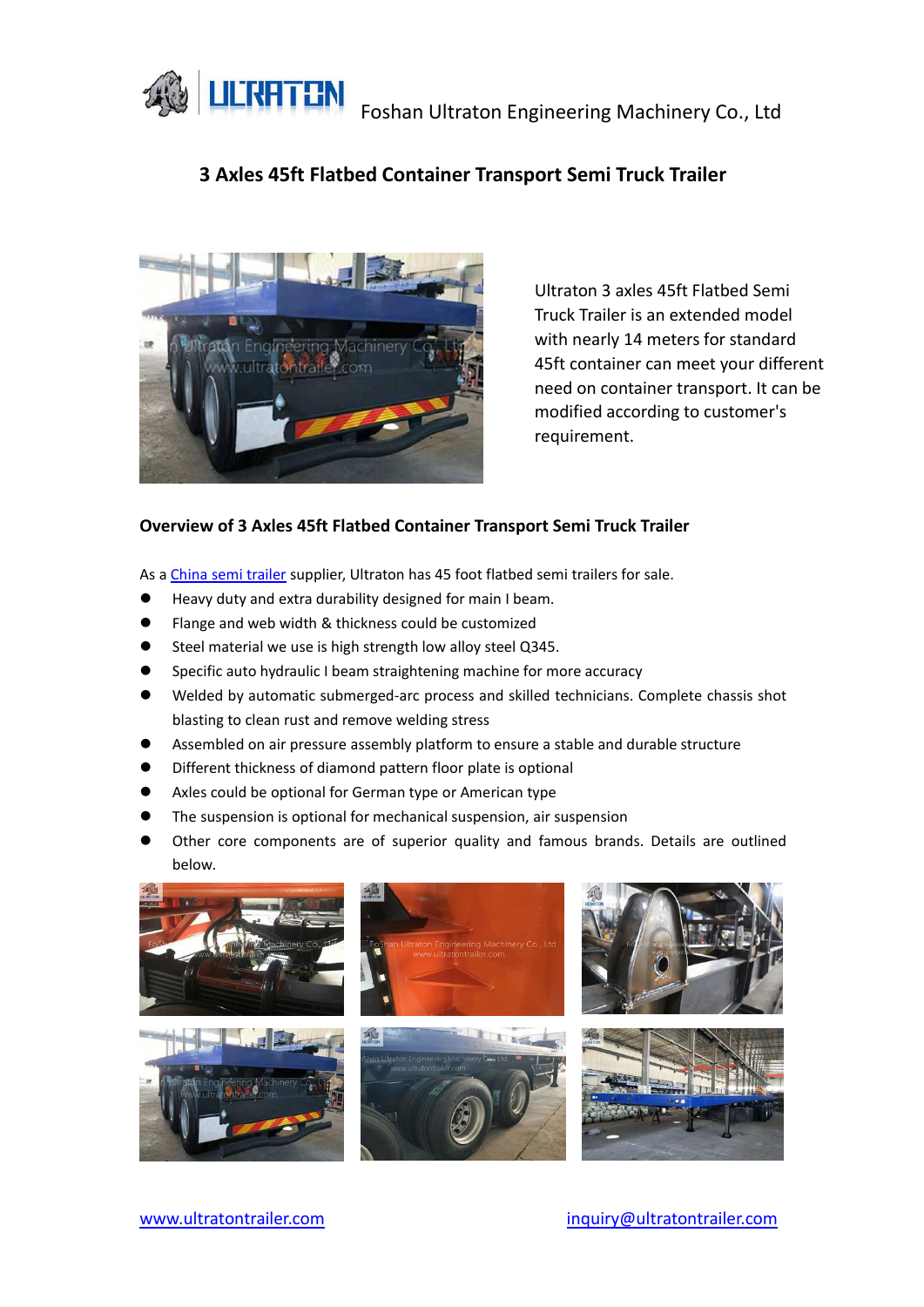

## **Advantage of 3 Axles 45ft Flatbed Container Transport Semi Truck Trailer**

- 1. Mature technology, could be produced in large quantity at competitive cost
- 2. Lighter weight with high strength to transport container
- 3. Shipped both by container, or RORO, bulk shipment.
- 4. Nice and attractive appearance with our good workmanship
- 5. Fast response and flexible service from our professional team
- 6. Distinct location to get full range support on delivery and manufacturing

7. The long term tenet of Ultraton as one of the standout semi trailer manufacturers to be your reliable partner bringing you Greater value makes you worry free on after sales service



| <b>Technical Parameter</b> | 3 Axles 45ft Flatbed Container Transport Semi Truck Trailer |
|----------------------------|-------------------------------------------------------------|
| Tare Weight(KG)            | 7000KG                                                      |
| Loading Capacity(KG)       | 50000KG                                                     |
| Dimension(mm)              | 13950*2500*1500                                             |
| Main Beam                  | The height of the beam is 500 mm, upper Flange is14mm,      |
|                            | Lower Flange is 14mm, Web is 8mm.                           |
| Kingpin                    | 2" / 3.5", Welded/Bolt-In                                   |
| Landing Gear               | Standard 28Ton, FUWA Brand                                  |
| Axle                       | Standard FUWA Brand / ULTRATON Brand                        |
|                            | Optional: BPW Brand or HuaJing Brand                        |
| Suspension                 | Mechanical Suspension/Air Suspension,                       |
|                            | Standard FUWA Brand/ULTRATON Brand                          |
|                            | Optional: BPW Brand or HuaJing Brand                        |
| Leaf Spring                | Standard FUWA Brand/ULTRATON Brand                          |
|                            | 90mm*16*7 or 90*16*8                                        |
| Brake system               | Dual Air Brake (Drum) System, With Inter-Locking            |
|                            | Device.WABCO Relay                                          |
| <b>Electrical System</b>   | Emergency Valve, OPTIONS: ABS.                              |
|                            | 24 Volt LED Electrical System In Accordance To              |
|                            | The Standard, With 7-Core Adaptor For Tractor.              |
| Tire                       | 12.00R22.5 Tubeless, 12 Units                               |
| <b>Rim</b>                 | 9.0*22.5,12 Units                                           |
| Shot Blasting & Painting   | Shot Blasting and Sanding Treatment . Two Coat Of Anti      |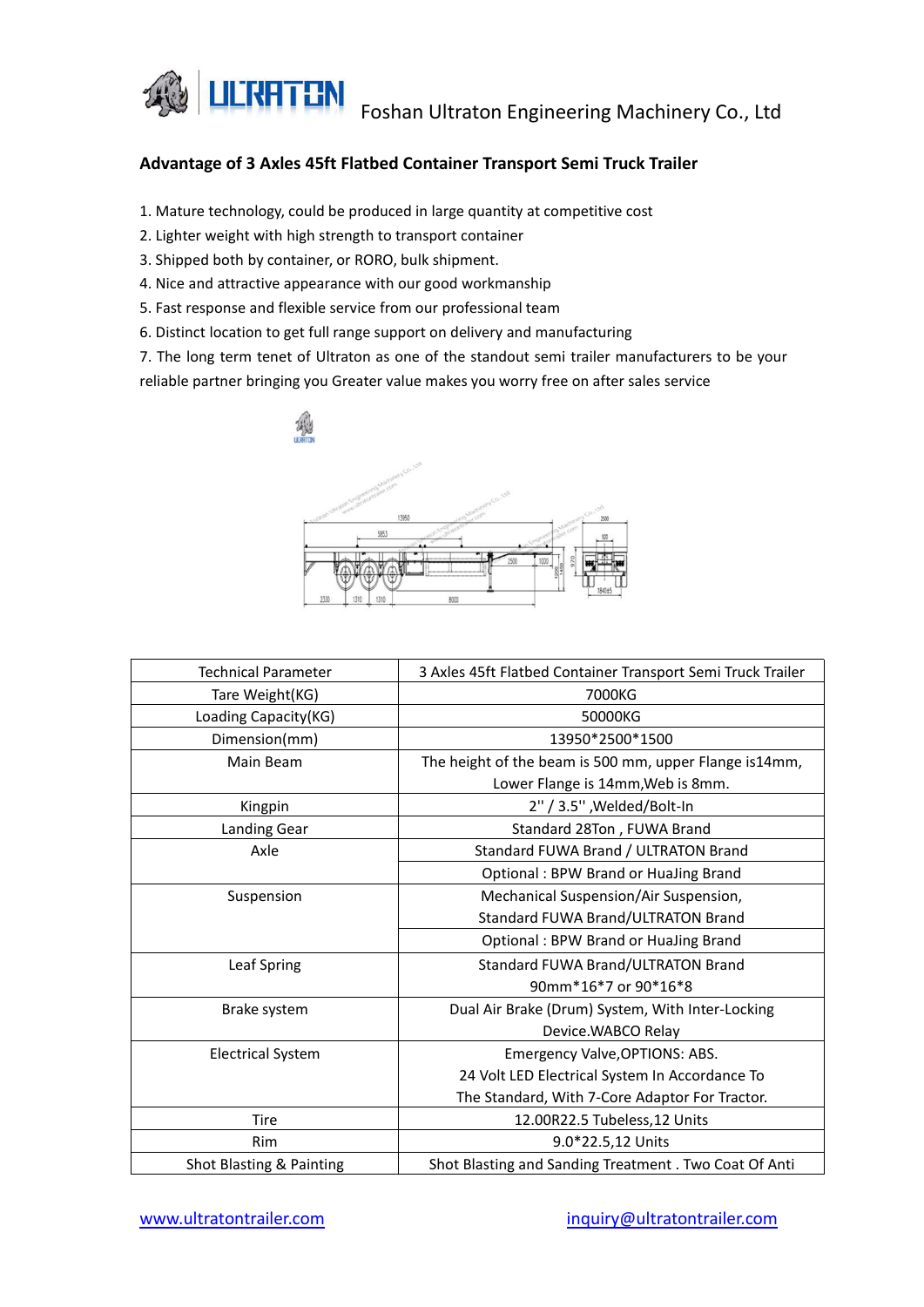

|                                                                          | Corrosion Primer and                              |  |
|--------------------------------------------------------------------------|---------------------------------------------------|--|
|                                                                          | Two Coat Of Finish Painting                       |  |
| Mud Guard                                                                | Fabricated Mud Guard 4 nos                        |  |
| <b>Tool Box</b>                                                          | 1 Standard (The Tool Box Size Can Be Tailored To  |  |
|                                                                          | Suit Your Needs)                                  |  |
| Container Locks                                                          | 4/8/12 Screw type                                 |  |
| Spare Tire Carrier                                                       | Equipped one sets per chassis without spare tire. |  |
| Front Baffle                                                             | According To Customer's Requirement               |  |
| We Can Build The Trailer According To Customer's Design And Requirement. |                                                   |  |
|                                                                          |                                                   |  |

### **Application of 3 Axles 45ft Flatbed Container Transport Semi Truck Trailer**

Ultraton's 3 axles 45ft [Flatbed](https://www.ultratontrailer.com/semi-trailer/3-axles-45ft-flatbed-semi-truck-trailer/) Semi Truck Trailer could be used as a basic model to transport standard size of container in ports or from site to site on road. Suitable for logistic company, terminal ports, shipping lines, forwarders, truck manufacturer